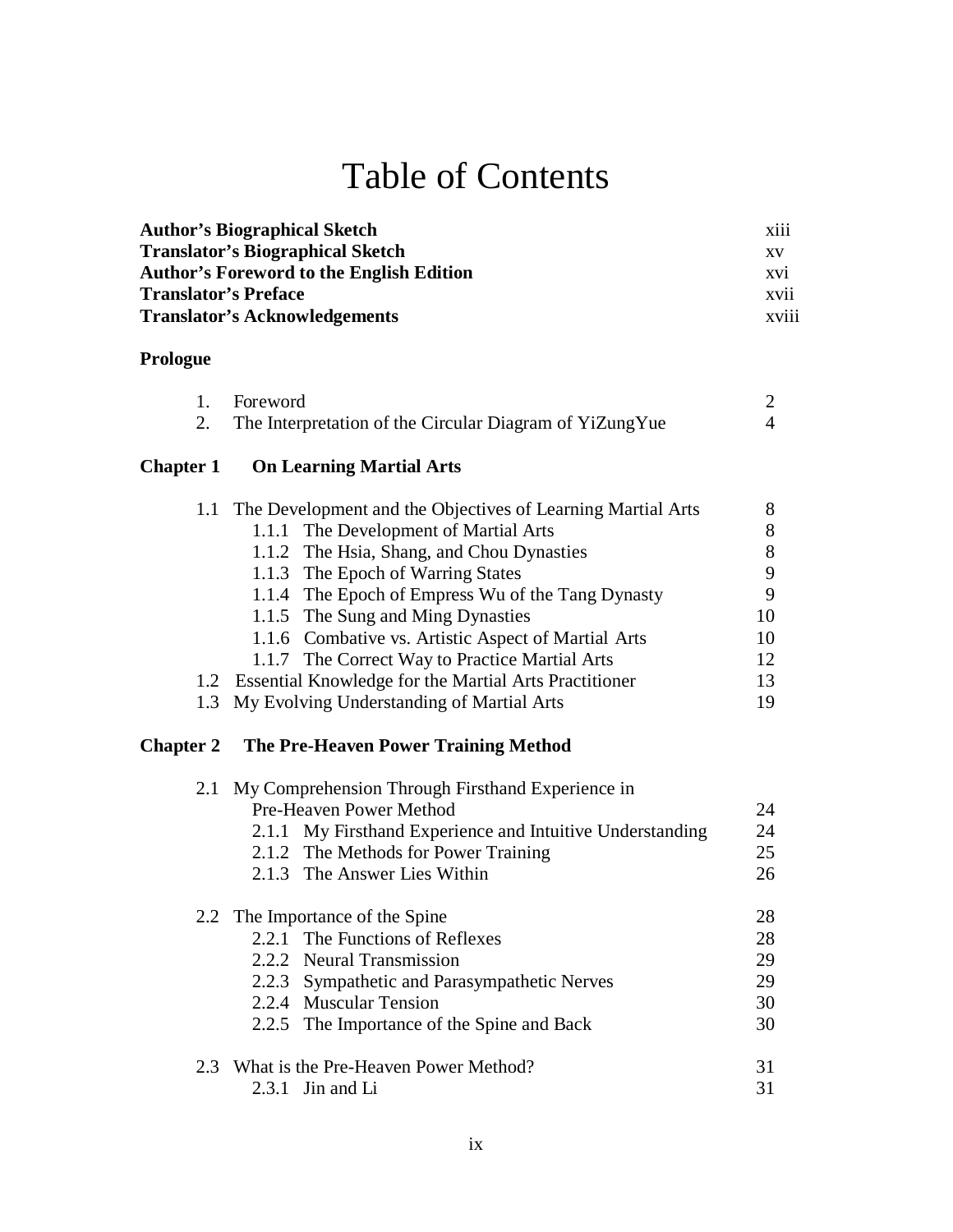|                  |       | 2.3.2 Pre-Heaven Power and Post-Heaven Power   | 31 |
|------------------|-------|------------------------------------------------|----|
|                  |       | 2.3.3 Outline of Pre-Heaven Power              | 33 |
|                  |       | 2.3.3.1 Three-Section                          | 33 |
|                  |       | 2.3.3.2 Three-Center                           | 33 |
|                  |       | 2.3.3.3 Spine and Back                         | 34 |
|                  |       | 2.3.3.4 Balls of the Feet                      | 34 |
|                  |       | 2.3.3.5 Spirit and Mind                        | 35 |
|                  |       | 2.3.3.6 Wu Ji                                  | 35 |
|                  |       | 2.3.4 The Theory of Bow and Arrow              | 35 |
|                  |       | 2.3.5 Circle as the Essence                    | 36 |
|                  |       | 2.3.6 Based on One Principle                   | 37 |
|                  |       | 2.4 The Pre-Heaven Power Training Methods      | 37 |
|                  |       | 2.4.1 The Exercises for Body Training          | 38 |
|                  |       | 2.4.2 Three-Section                            | 38 |
|                  |       | 2.4.3 Head, Neck, and Shoulders                | 39 |
|                  |       | 2.4.4 Waist and Hips                           | 39 |
|                  |       | 2.4.5 Methods for Integrated Explosive Power   | 40 |
|                  |       | 2.4.6 Applications of the Wu Ji Principle      | 41 |
| <b>Chapter 3</b> |       | <b>Basic Training Methods</b>                  |    |
| 3.1              |       | The Methods to Build Up the Three Sections     | 44 |
|                  |       | 3.1.1 Training Methods for the Lower Section   | 44 |
|                  |       | 3.1.1.1 Feet                                   | 44 |
|                  |       | 3.1.1.2 Calves                                 | 45 |
|                  |       | 3.1.1.3 Knees                                  | 46 |
|                  |       | 3.1.1.4 Thighs                                 | 46 |
|                  |       | 3.1.1.5 Hips                                   | 47 |
|                  |       | 3.1.2 Training Methods for the Middle Section  | 47 |
|                  |       | 3.1.2.1 Waist                                  | 47 |
|                  |       | 3.1.2.2 Pelvis                                 | 48 |
|                  |       | 3.1.2.3 Back and Spine                         | 48 |
|                  |       | 3.1.2.4 Chest                                  | 49 |
|                  |       | 3.1.2.5<br>Shoulders                           | 49 |
|                  |       | Elbows<br>3.1.2.6                              | 50 |
|                  |       | 3.1.2.7 Wrists, Palms, and Fingers             | 50 |
|                  | 3.1.3 | Training Methods for the Upper Section         | 51 |
|                  |       | 3.1.3.1<br>Head, Neck, and Three Centers       | 51 |
|                  |       | 3.1.3.2<br>Spirit and Mind                     | 51 |
|                  |       | <b>Muscles</b><br>3.1.3.3                      | 52 |
|                  |       | 3.1.4 The Theory and Practice of Three-Section | 53 |
|                  |       | 3.2 Body Training for Foundation Buildup       | 53 |
|                  |       | 3.2.1 Training of Body Movements               | 54 |

3.2.1.1 The Method of Restraining and Twisting Body 54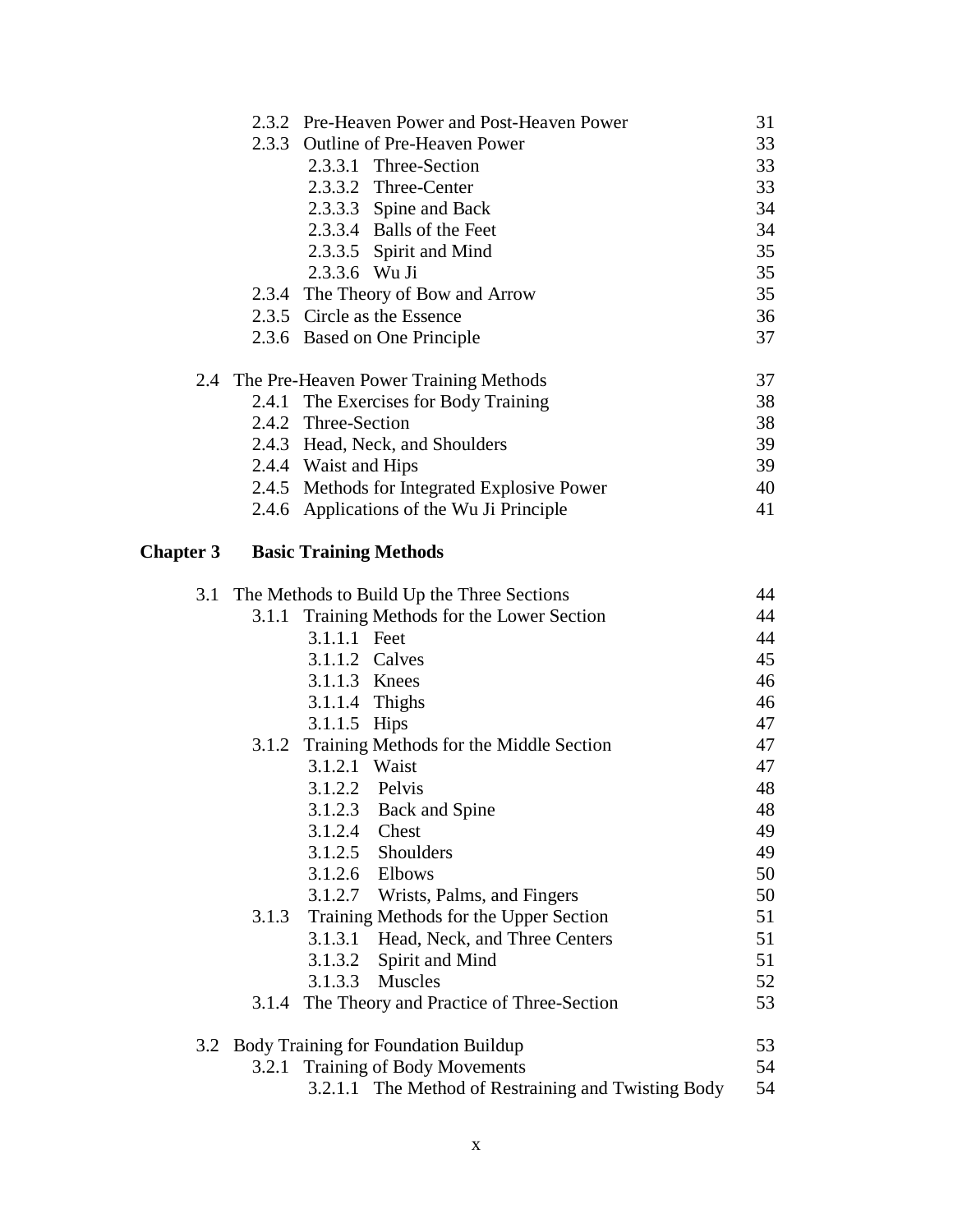|  | 3.2.1.2 The Method of Expanding and Stretching Body | 56 |
|--|-----------------------------------------------------|----|
|  | 3.2.2 Training of Hand Techniques                   | 58 |
|  | 3.2.2.1 The Piercing Palm                           | 58 |
|  | 3.2.2.2 The Smashing Fist                           | 59 |
|  | 3.2.2.3 The Moving Hand                             | 61 |
|  | 3.2.2.4 The Chopping Hand                           | 62 |
|  | 3.2.3 Training of Footwork                          | 63 |
|  | 3.2.3.1 The Plowing Step                            | 64 |
|  | 3.2.3.2 The Lateral and Striding Forward Step       | 64 |
|  | 3.2.3.3 The Advance and Retreat Step                | 65 |
|  |                                                     |    |

## **Chapter 4 Fighting Methods**

| 4.1 |       | The Methods to Build Up Foundations       | 70 |
|-----|-------|-------------------------------------------|----|
|     | 4.1.1 | Lifting the Sky Method                    | 71 |
|     |       | 4.1.2 Taming the Earth Method             | 72 |
|     | 4.1.3 | Shaking the Mountain Method               | 73 |
|     | 4.1.4 | Battling Against the Ocean Wave Method    | 74 |
|     | 4.1.5 | Huen Yuan Method                          | 75 |
|     | 4.1.6 | Chyan Kuen Method                         | 76 |
| 4.2 |       | The Five-Animal Jin Methods               | 78 |
|     | 4.2.1 | Ape Lifting                               | 79 |
|     |       | 4.2.2 Crane Jumping                       | 80 |
|     |       | 4.2.3 Tiger Trampling                     | 81 |
|     |       | 4.2.4 Eagle Pecking                       | 82 |
|     |       | 4.2.5 Bear Leaning                        | 83 |
|     |       | 4.2.6 Conclusion                          | 84 |
| 4.3 |       | The Applications of the Eight Jin Methods | 85 |
|     | 4.3.1 | Hanging                                   | 86 |
|     |       | 4.3.2 Destroying                          | 87 |
|     | 4.3.3 | Blocking                                  | 89 |
|     | 4.3.4 | Bumping                                   | 90 |
|     | 4.3.5 | Pouncing                                  | 92 |
|     | 4.3.6 | Hammering                                 | 93 |
|     | 4.3.7 | Probing                                   | 95 |
|     | 4.3.8 | Lightning                                 | 96 |

## **Chapter 5 The Wu Ji Method**

| 5.1 The Ten Essences of Response-Hands |                      |      |
|----------------------------------------|----------------------|------|
|                                        | 5.1.1 External Hands | 101  |
|                                        | 5.1.1.1 Touch        | 101  |
|                                        | 5.1.1.2 Hook         | 101  |
|                                        | $5.1.1.3$ Massage    | 102. |